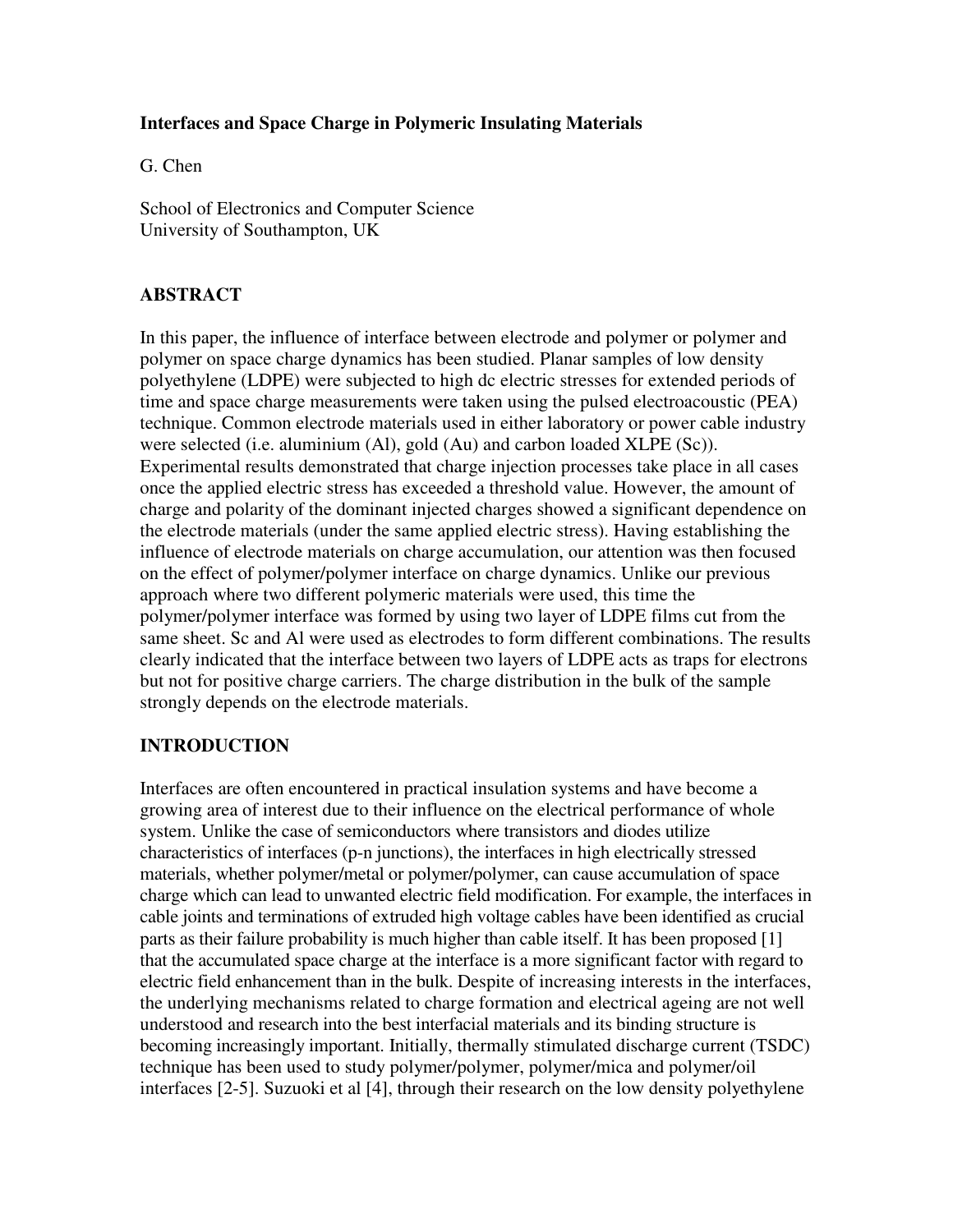(LDPE)/ethylene vinyl-acetate (EVA) laminates, have proposed that positive charges injected from the EVA side accumulate near the interface. Recently, Hozumi et al [6] have studied the charge behavior in a similar system using the pulsed electroacoustic (PEA) technique. They have found that the heterocharge is dominant at the interface. It has been established that PE-based materials may have considerable concerns when used for dc power cable, particularly in the presence of voltage polarity inversions [7]. These concerns were related to the presence of space charge in the insulation which can increase the risk of degradation due to local stress enhancement, ionisation and energy storage [8- 9].

The present paper describes the charge formation and distribution in a system containing both electrode/polymer and polymer/polymer interfaces. Electrode materials considered are Al, Au and semiconducting polymer (Sc). Al and Au have been widely used as electrodes in laboratory while Sc is employed in polymeric power cables. For polymer/polymer interface, we have adopted a different approach from the previous research [10] where the interface is formed from different polymers, the interface in the present study is formed by laminating similar LDPE films.

## **EXPERIMENTAL DETAILS AND TEST PROTOCOL**

LDPE was chosen because of its relatively simple chemical structure and its wide applications in cable insulation. Space charge formation in a material is greatly affected by the presence of impurities and additives as they can act either as ionisable centers under a high electric stress or as trapping sites. In order to reduce the influence of impurities, additive-free low-density polyethylene (LDPE) was selected for the present study. The thickness of the sample was typically  $\sim$  200  $\mu$ m thick for a single layer, consisting of two layers of  $\sim 100 \mu m$  thick films for two layer arrangement. Al electrodes with a diameter of 8 mm was evaporated on the sample under vacuum less than  $2x10^{-5}$ torr. Au electrode with a similar size to Al electrode was sputter coated on to the sample. For a semicon electrode material, a thin tape was removed from the outer screen (made of Borealis Semiconducting Compound LE 0592) of a commercial power cable and a similar size to the metallic electrode cut from the tape was attached to the LDPE sample. The dc resistivity of Sc is less than 100  $\Omega$ cm at room temperature. A typical sample structure is shown in Fig. 1.



Figure 1 Schematic diagram of sample structure.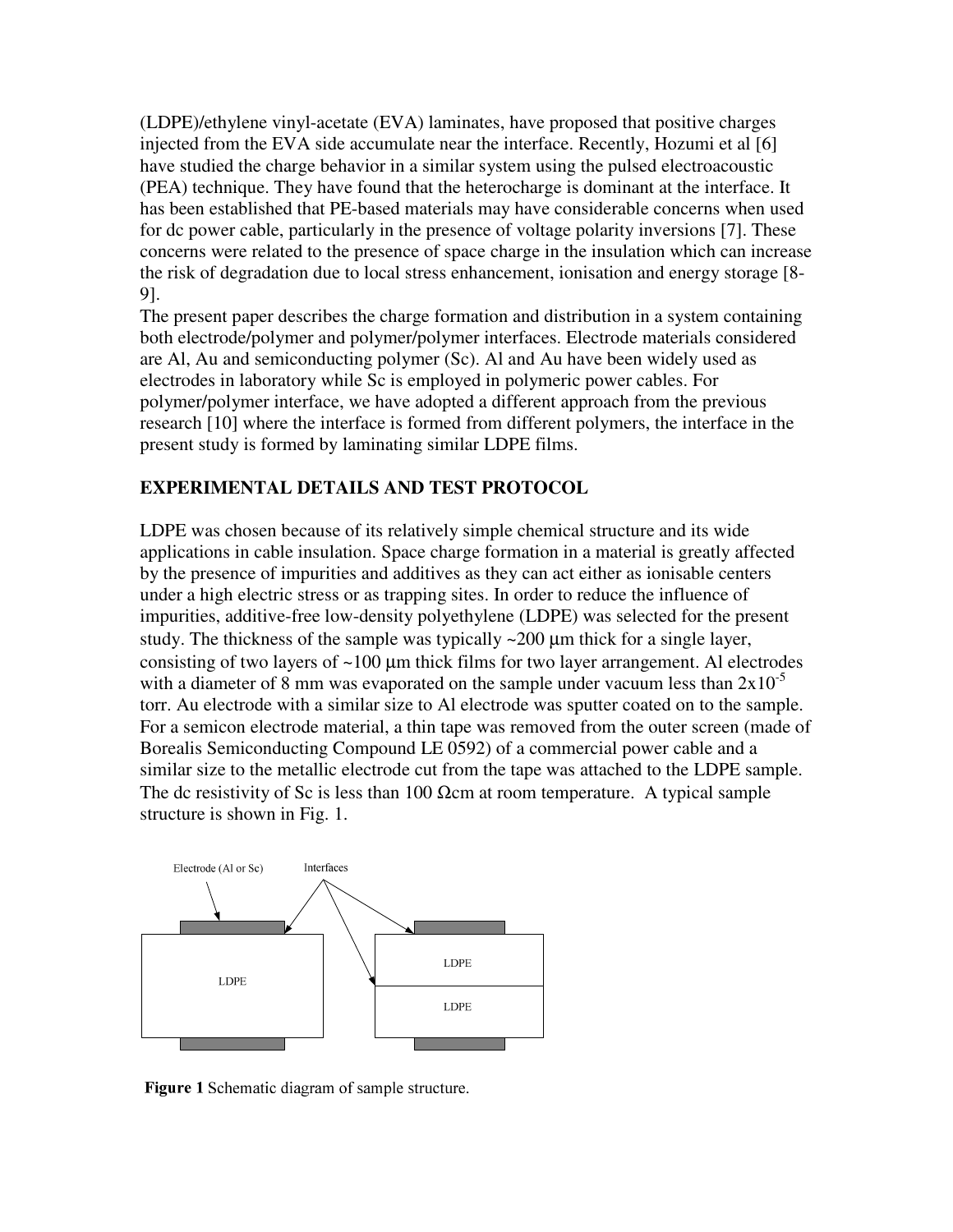The electrical behaviour of the interfaces is affected by several factors such as contact pressure, temperature and smoothness of the surfaces. Interfaces without microscopic cavity do not exist and some surface scratches in micron order are inevitable. In order to avoid partial discharges arising from the scratches the size of the cavities should be kept as small as possible. Care has been taken during sample preparation. The observation using the scanning probe microscopy (in the Atomic Force Mode) reveals the scratches on the surface of the LDPE films are less than 1µm.

The sample was stressed at different voltage levels up to 10kV for a period of time at room temperature. The voltage profile in the present study is shown in Figure 2.



Figure 2 Voltage profile for space charge measurements.



**Figure 3** Schematic diagram of PEA system

The space charge measurements were taken at various times during the periods of both 'volts on' and 'volts off' (short-circuit condition) using the pulsed electroacoustic (PEA) technique. In the PEA technique, acoustic pressure waves are generated due to the interaction of pulsed electric field and charge layer. Detection of acoustic pressure waves allows one to determine charge distribution across the sample. The principle of the PEA is shown in Figure 3. The pulse generator was able to produce a pulse width of 5ns with various amplitudes. The sensor used was a 9  $\mu$ m thick LiNbO<sub>3</sub> material that enables the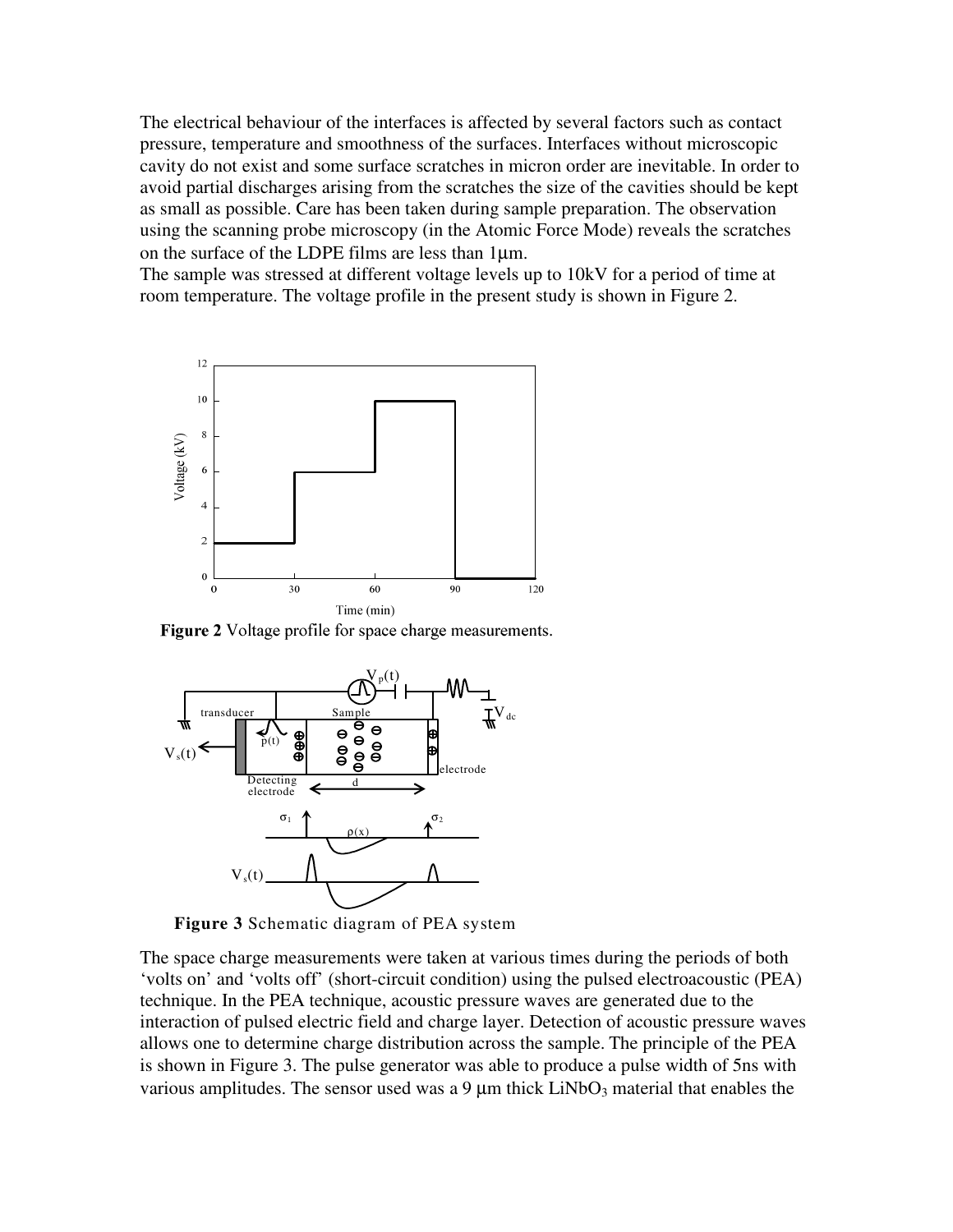system to be heated up to  $90^{\circ}$ C although this was not utilized in the present study. A constant pressure was maintained during the measurements. The spatial resolution of a PEA system is determined by the pulse width, acoustic speed in the material and sensor thickness. It was estimated that the spatial resolution of the present PEA system is less than 10 µm which is considered adequate in the present study. The calibration of space charge was performed at the beginning of 2 kV voltage application.

### **RESULTS**

#### **Samples with the Same Electrode Materials**

Figures 4 to 6 show the space charge build up in a single layer of LDPE with 2 kV, 6 kV and 10 kV applied to the sample with the same electrode materials.



**Figure 4** Space charge formations in Al-LDPE-Al with different voltages.

It can be seen that at 2 kV there is little charge formation, especially at the beginning of the voltage application. This validates the calibration. At 6 kV, however, observable change can be noticed from the changes in the induced charge on the electrodes. Charge formation in the bulk of sample at 10 kV with Sc and Al as electrodes is obvious. The charge formation in the bulk can be best illustrated when the applied voltage is removed (see (d) discharging in figures). It is clear that there is more charge formation in the sample with Sc as electrodes. Both positive and negative charges were formed with positive charge close to the anode and negative charge spreading from the cathode. On the other hand, the sample with Au as electrodes has much less charge in the bulk. Since additive-free LDPE was used in this study the charge generated from ionisation of impurities in the bulk is not considered. Charges measured in the sample is, therefore, considered from electrode injection. The presence of both positive and negative charges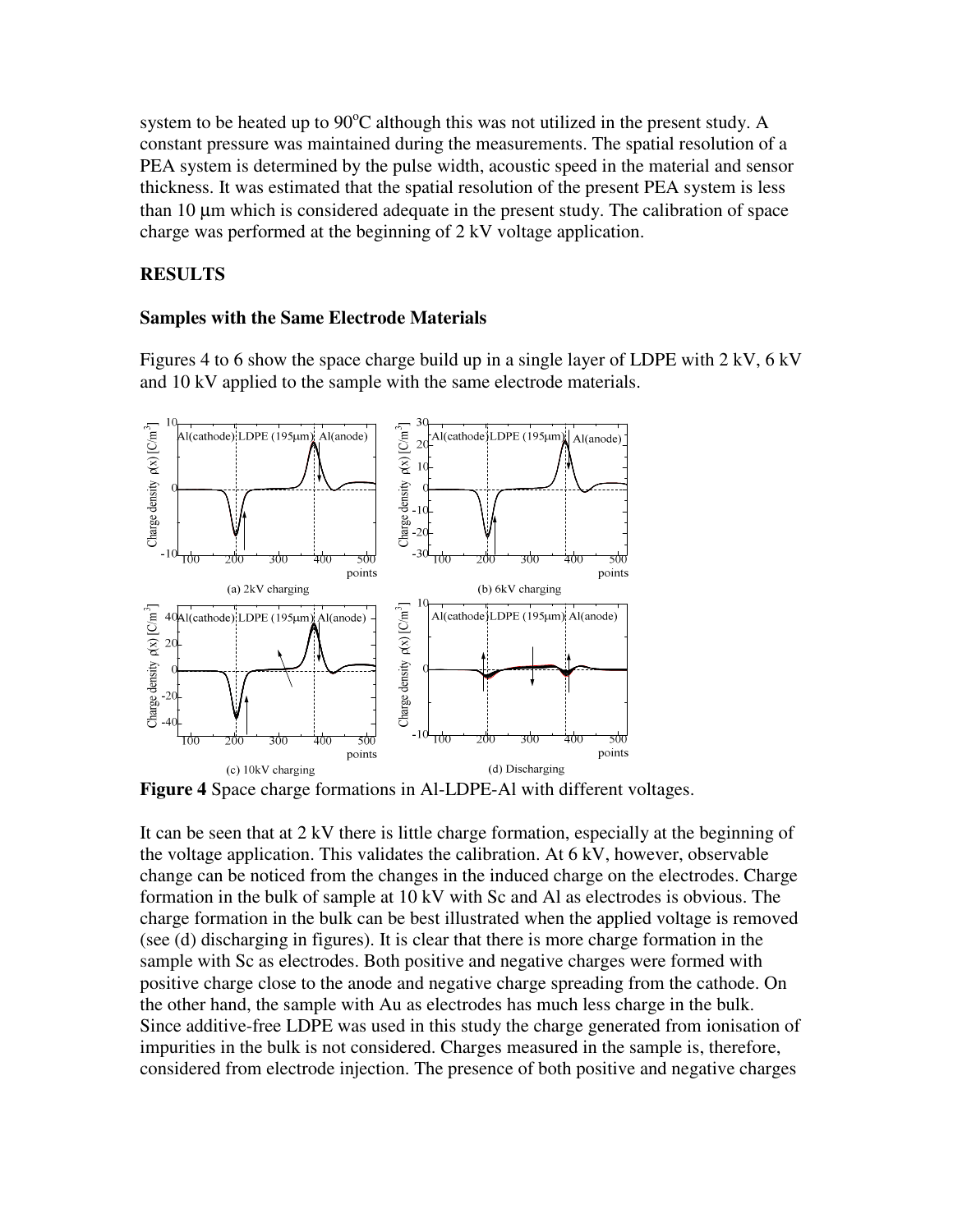in the samples with Sc and Al electrodes suggests that the injection occurs at both electrodes.

From the above it is clear that Au injects little charge compared to the other two electrode materials. Therefore, in the following sections we only show the results from Al and Sc electrode materials. Figures 7 and 8 illustrate the space charge build up in two layer of LDPE for various voltages applied to the sample with the same electrode materials.



**Figure 5** Space charge formations in Sc-LDPE-Sc with different voltages.



**Figure 6** Space charge formations in Au-LDPE-Au with different voltages.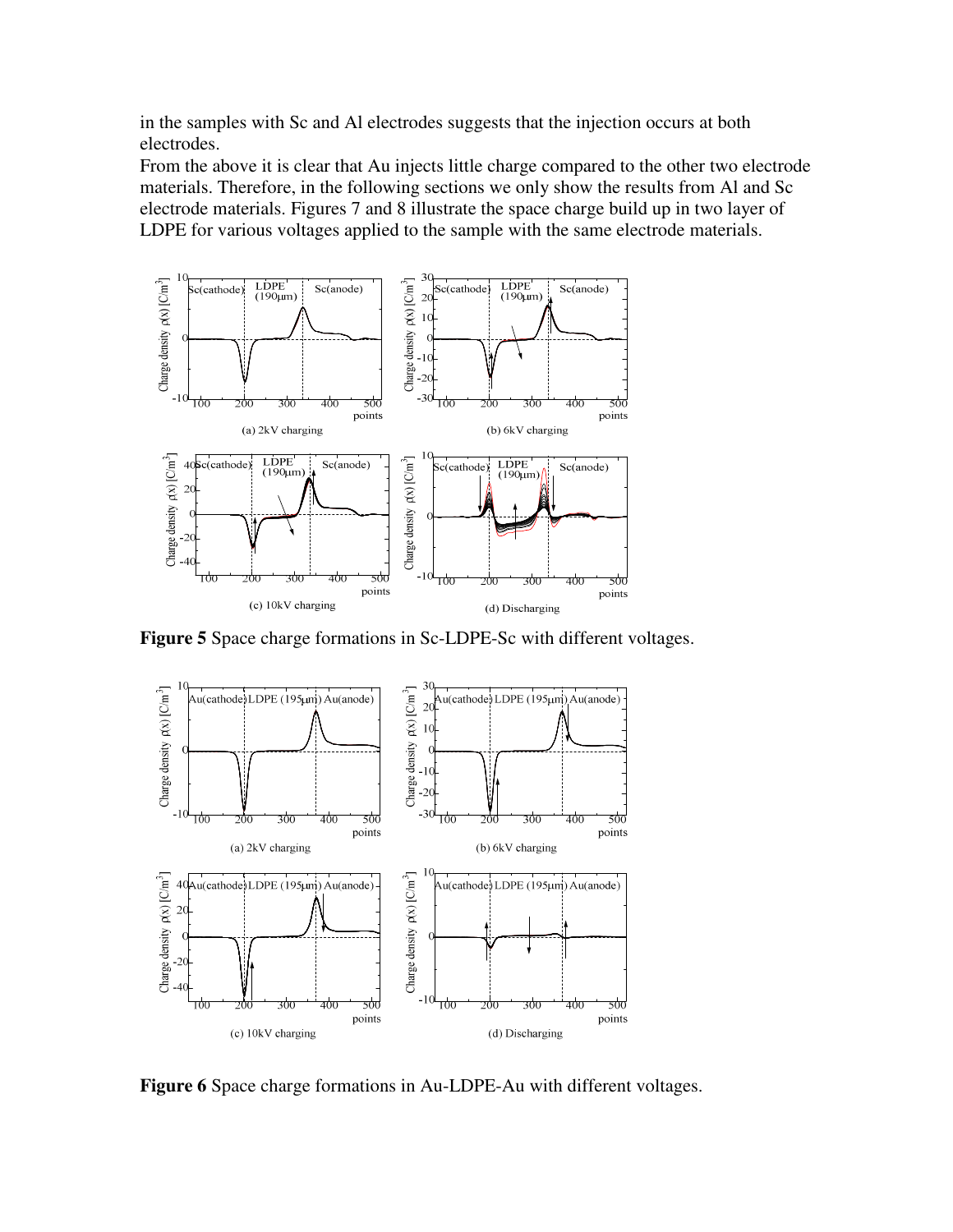

**Figure 7** Space charge formations in Al-LDPE/LDPE-Al with different voltages.

It can be seen from Figure 7 that even at 2 kV a small amount of negative charge can clearly be seen at the LDPE/LDPE interface. As expected, the amount of the injected charge increases with the applied voltage. At 6 kV one starts to see the positive charge on the both sides of the interface. This becomes even clear at 10 kV. The negative charge accumulation at the interface is a key feature. The amount of charge is generally smaller compared with that in Figure 8. Charge decay rate seems to be slower.



**Figure 8** Space charge formations in Sc-LDPE/LDPE-Sc with different voltages.

When Sc is used for the electrodes, the formation of bulk charge is evident even at 2 kV as shown in Figure 8 (a). Both positive and negative charges are observed. More charge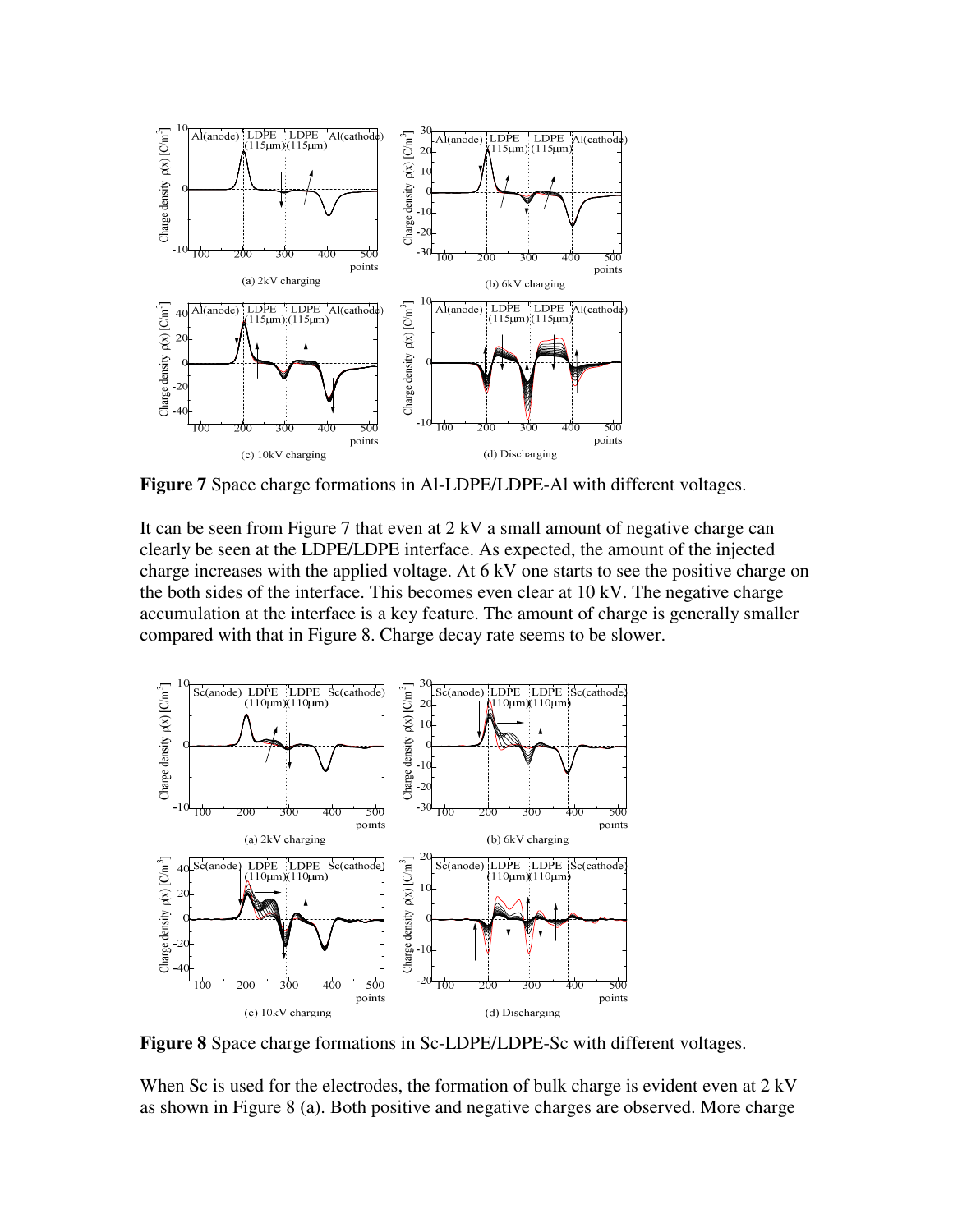is formed when increasing the applied voltage. At the end of the voltage application of 6 kV, there is a significant amount of positive charge accumulated in the layer next to the anode with its maximum close to the polymer interface. In the layer next to the cathode, charge distribution is more complicated. There is a large amount of negative charge accumulated adjacent to the polymer interface followed by a small amount of positive charge in the middle of the layer. The broad peak due to the charge on the cathode indicates the presence of negative charge adjacent to the cathode. The above charge distribution becomes much clear when 10 kV was applied to the sample. The charge distribution measured immediately after the removal of 10 kV is in agreement with the 'volts on' observation. The charge decreases with time and the rate at which the charge decays is very fast.

#### **Samples with Different Electrode Materials**

Figures 9 and 10 show the results obtained from single layer samples with different electrode materials. Figure 9 shows the space charge profiles from the sample with Sc as the anode and Al as the cathode. A large amount of positive charge is found in the sample with its maximum in the middle of the sample at the end of 10 kV applied voltage.



**Figure 9** Space charge formations in Sc(+)-LDPE-Al(-) with different voltages.

If Sc and Al electrodes are swapped the charge distribution in the sample is quite different as shown in Figure 10. Here negative charge is developed close to the cathode (Sc) and positive charge close to the anode. The amount of charge is smaller comparing with that observed when Sc as the anode.

Figures 11 and 12 illustrate the space charge formation for the two layer structure. It can be seen from figure 11 that at 2 kV there is a small amount of negative charge accumulated at the interface. When the applied voltage increases to 6 kV, in addition to the increase in amount of negative charge at the polymer interface, there is a clear indication of positive charge accumulation in the layer next to the anode. Moreover, it can be seen that a small amount of positive charge is present in the layer next to the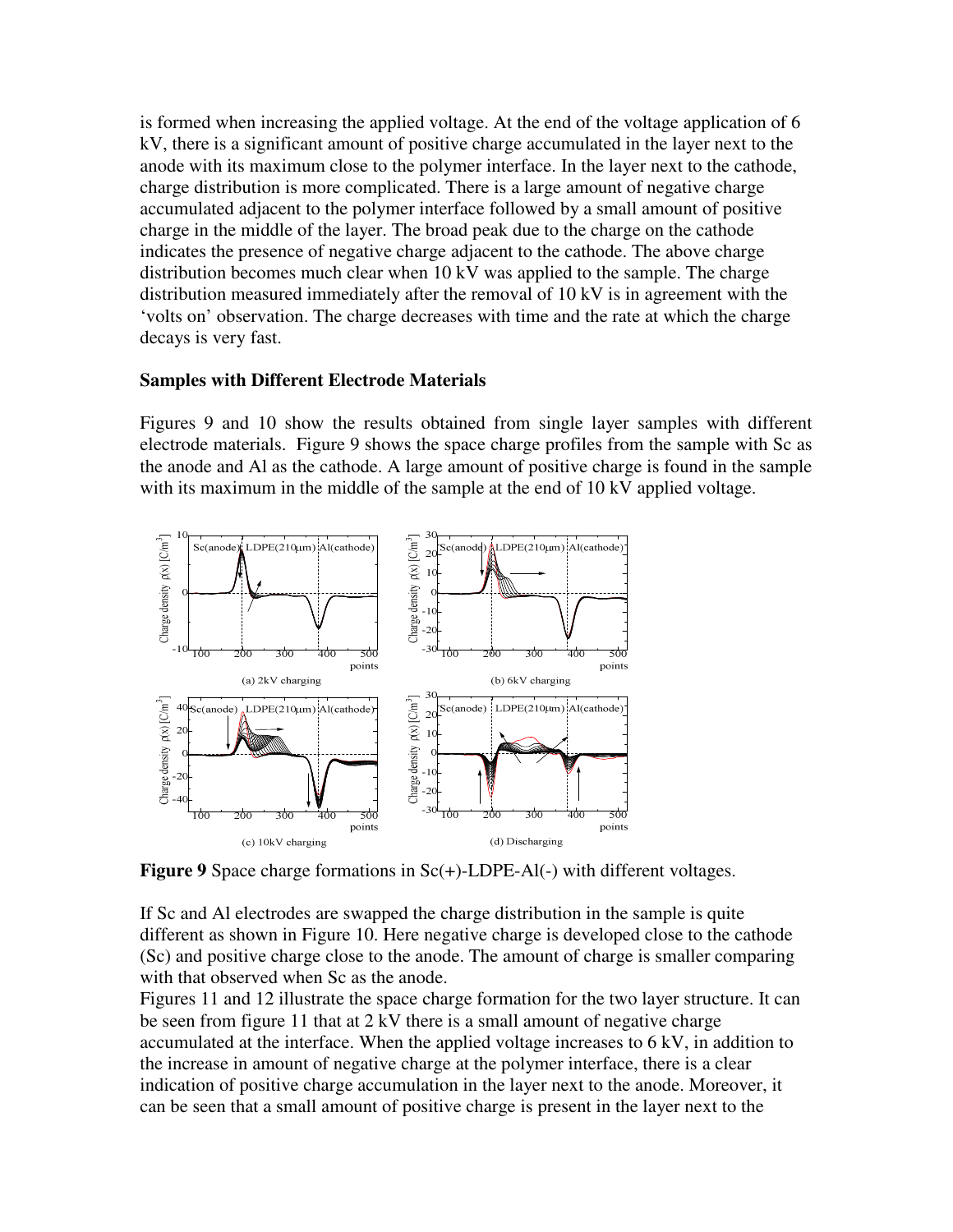cathode with its maximum close to the polymer interface. Further increase in the applied voltage leads to more charge being injected into the bulk. Generally the measurement at different times shows that the amount of charge in the bulk also increases with the duration of the voltage application. The remaining charge measured is shown in Figure 11 (d) after the applied voltage is removed. The distribution differs slightly from that when the applied voltage is applied. It can be seen that negative charge appears in the layer next to the Sc electrode and positive charge in the layer next to the Al electrode. Again at the interface there is a large amount of negative charge. Compared with the sample that has the same electrodes the amount of negative charge at the interface is lower than for Sc electrodes but higher than for Al electrodes.



**Figure 10** Space charge formations in Sc(-)-LDPE-Al(+) with different voltages.



**Figure 11** Space charge formations in Sc(+)-LDPE/LDPE-Al(-) with different voltages.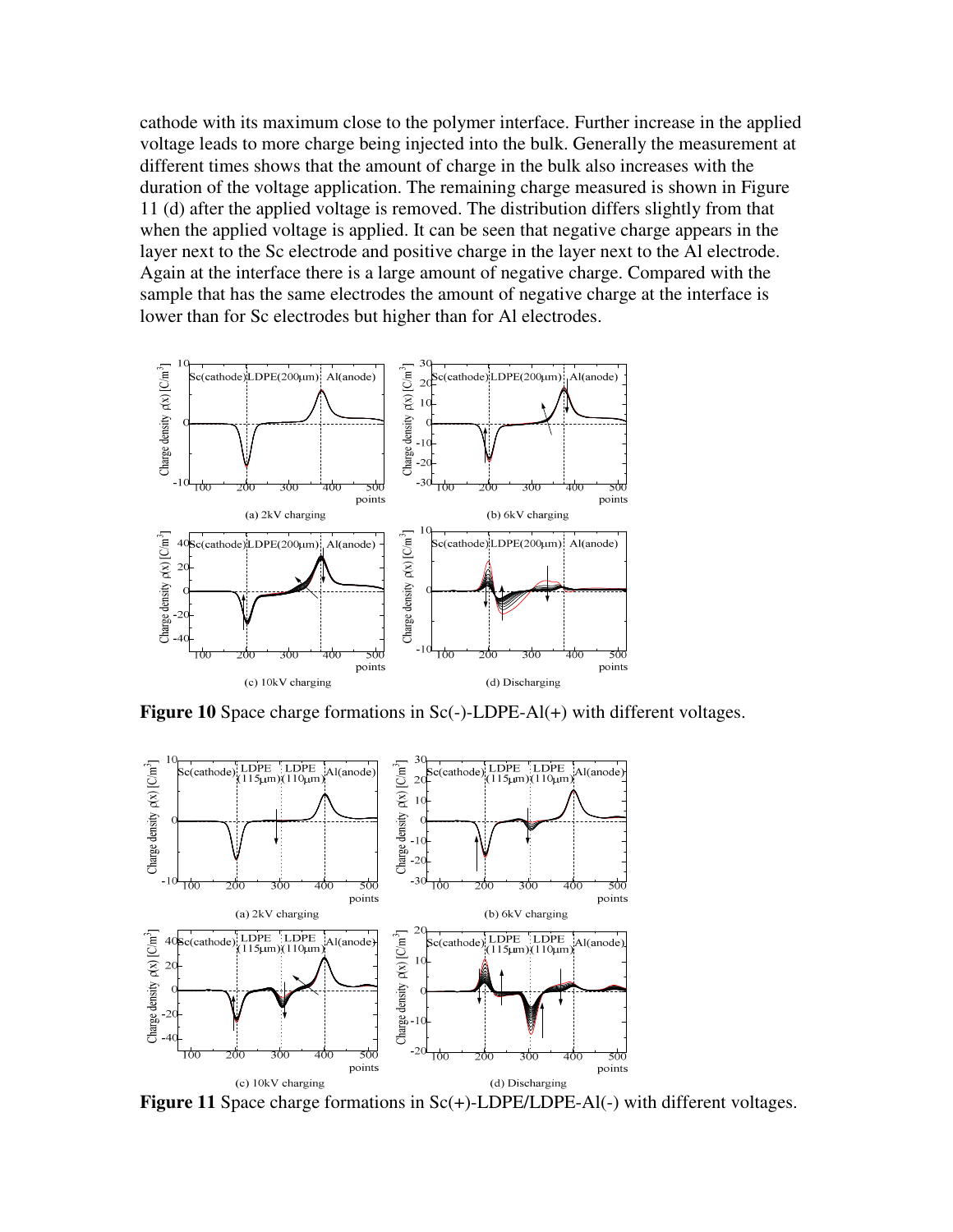When the polarity of the electrodes is reversed, i.e. Sc as the anode and Al as the cathode, charge dynamics are different as shown in Figure 12. At 2 kV there is a small amount of positive charge in the bulk with its maximum adjacent to the anode. The amount of positive charge increases with the applied voltage and the maximum moves from the interface at 6 kV to the region adjacent to the cathode at 10 kV. Compared the results with those obtained previously, there are two features: only positive charge is observed across the bulk and there is no subtle change in charge distribution at the polymer interface. Charge decay in this case is fairly fast.



**Figure 12** Space charge formations in Sc(-)-LDPE/LDPE-Al(+) with different voltages.

### **DISCUSSION**

#### **Same Electrode Materials**

The results presented above clearly demonstrate that the electrode materials have a significant effect on charge injection. This will subsequently affect charge trapping and transportation in the material. As mentioned earlier, the material used in this investigation is additive-free LDPE therefore the impurity effect should not be a major player in the charge generation. Bear this fact in mind; the charge formed in the sample can be attributed to charge injection from the electrodes. It is generally considered that at the electrodes, electron injection or extraction (hole injection) occurs by either thermionic emission over a stress-lowered potential barrier (so called Schottky emission) or quantum-mechanical tunneling through the barrier (so called the Fowler-Nordheim law). From the results obtained from the same electrode materials it is obvious that in the case of Al electrodes positive charge can be injected from the anode and electrons from the cathode. In the absence of ionization/dissociation in the bulk, charge distribution depends on the charge injection rates at both electrodes and the mobilities of charge carriers. From the distribution it is evident that the process is dominated by positive charge. In the case of Au electrodes, it seems that positive charge can be easily injected from the anode as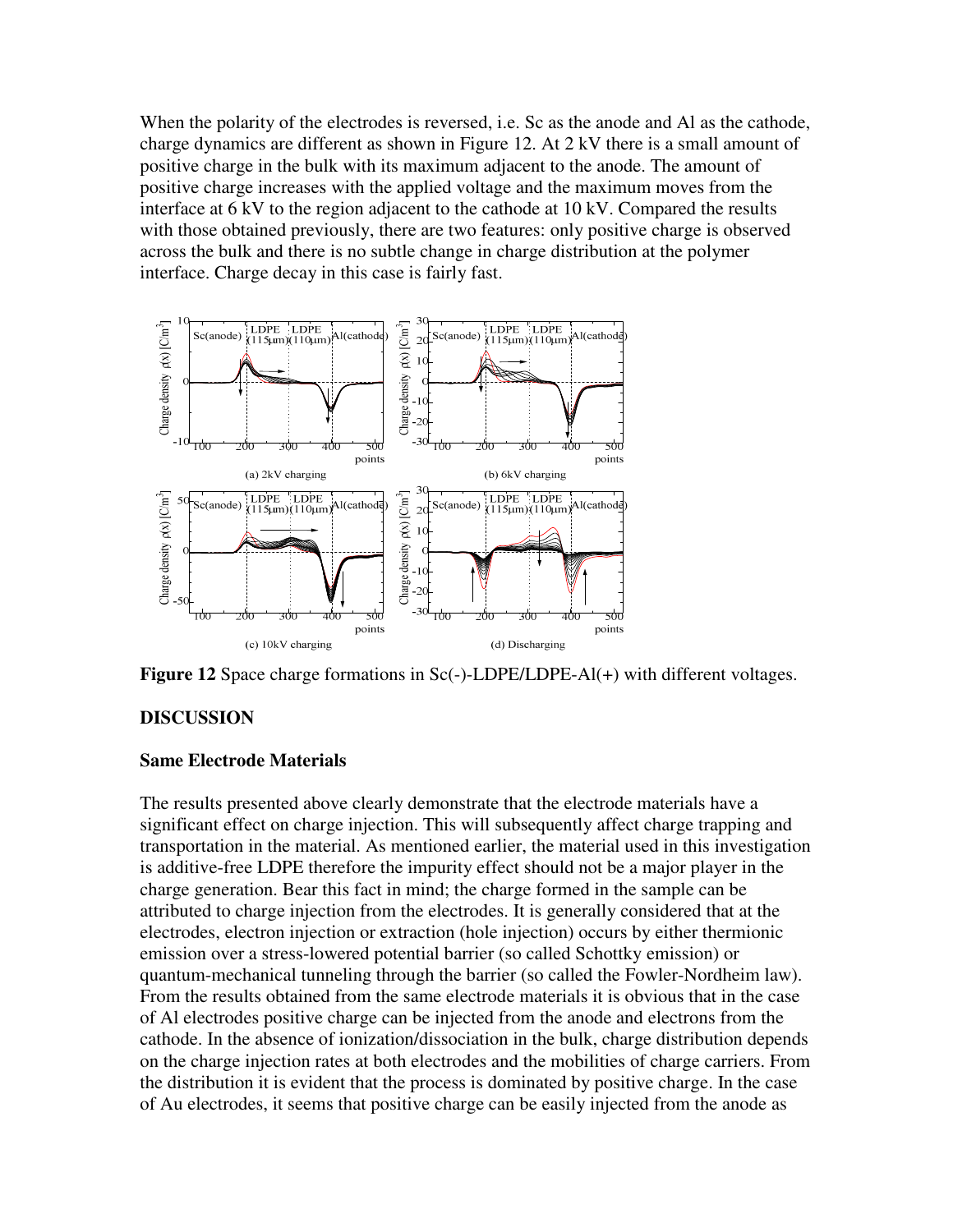well. Once injected the positive charge can travel through the bulk under the influence of the effective electric stress and distribute across the sample. It is also possible that negative charge is injected into the sample from the cathode, however, the amount of negative charge is so small and is negligible compared with the amount of positive charge. Based on the amount of charge accumulated in the sample it indicates Al electrode can inject slightly higher amount of holes than Au electrode. In the case of Sc electrodes, two features are obvious from the charge distribution; (i) the amount of negative charge in the bulk is larger than positive charge, this indicates that electrons inject easier than holes from Sc. (ii) electrons distribute broadly toward the anode while the holes are close to the anode, this indicates the apparent mobility of electron is higher than hole. It is believed that the injected electrons move quickly through the bulk and meet the injected holes near the anode where they are recombined with holes. From the above results it clearly illustrates that in the case of metallic electrodes hole injection from the anode is easier than electron injection from the cathode. It is also clear that hole injection from Al anode is easier than that from Au anode as the amount of charge in the bulk is higher when the anode is Al. One may also say that the electron injection from Au cathode is extremely difficulty. This may be explained based on the work function of the materials. In the case of Al and Au as electrode, it is known [11] that the work function of Au  $(4.70\pm0.02eV)$  is higher than Al  $(4.08\pm0.05eV)$  therefore the potential barrier of Al/LDPE interface is lower than that of Au/LDPE interface. As a result, there should be more injection from Al than Au, leading to a higher conduction current. Based on this argument the Sc used in the present study is carbon loaded XLPE and should have a very similar structure to the LDPE from the energy-band point of view. Consequently, the potential barrier between them is negligible, so the injection should be much easier than the metal electrode. The amount of charge trapped within the bulk of the sample validates the argument.

As for samples consisted of two layer LDPE films, the polymer interface seems to dominate charge dynamics in the sample. According to the electromagnetic theory [12], charge density,  $\sigma$ , at an interface between two dielectrics is determined by the following equation

$$
\sigma = (\varepsilon_2 - \varepsilon_1 \frac{\gamma_2}{\gamma_1}) E_2 = (\varepsilon_2 \frac{\gamma_1}{\gamma_2} - \varepsilon_1) E_1 \tag{1}
$$

where  $\gamma_1$  and  $\gamma_2$  represent the conductivities of material 1 and material 2,  $\varepsilon_1$  and  $\varepsilon_2$  the dielectric constants of material 1 and material 2 respectively. This theory has been employed to describe charge formation and decay at the interfaces between different polymeric materials [13], however, it experienced a difficulty in explaining quantitatively the amount of charge present at the interfaces. An attempt has been made to explain the charge formation at the interface formed between different materials such as EVA and LDPE in our earlier research [10] using the theory. It only agreed in terms of charge polarity. In the present study, as the same material is involved, therefore we have

$$
\frac{\varepsilon_2}{\varepsilon_1} = \frac{\gamma_2}{\gamma_1} \tag{2}
$$

i.e. the charge density at the interface formed by the same material should be zero. The observed charge at the interface clearly defies the theory. There are two main reasons for this discrepancy. Firstly, in the field range the material cannot be viewed as a linear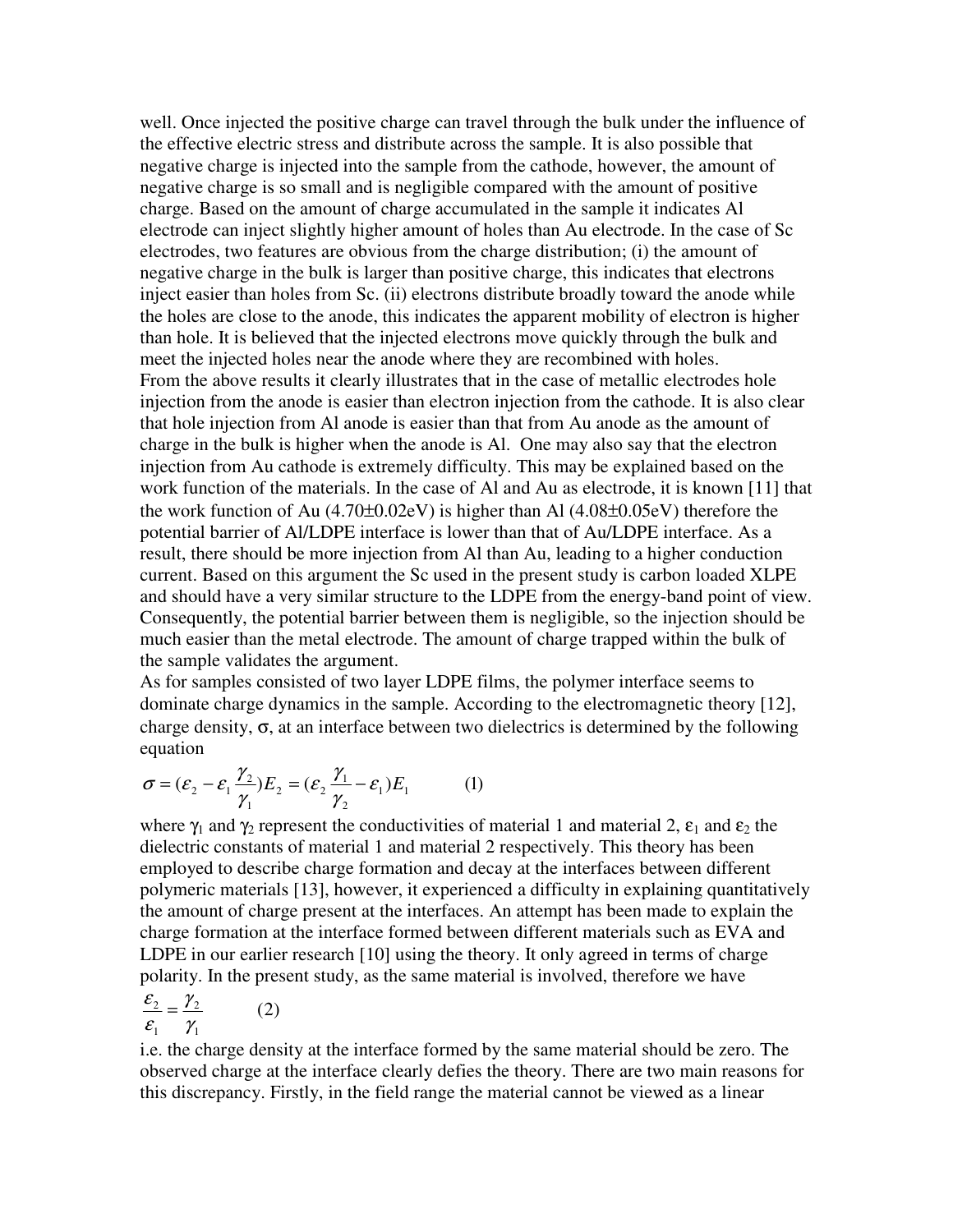system. It is well known that the conductivity of insulating materials is dependent on the electrical stress [14], while the permittivity of the materials is less influenced by the electric stress. Secondly, charge transportation in the material is influenced by the presence of traps and trapping characteristics. In particular, due to broken bonds and chain folds at the surfaces of the materials the traps originated from the surface states play an important role in forming charges. The charge polarity is determined by the nature of surface states. In my opinion, the surface states dominate the nature of charge trapped.

#### **Different Electrode Materials**

Charge distributions in the samples with different electrode materials are interesting. The amount of charge and polarity in single layer LDPE samples are mainly determined by the Sc electrode. In the case of Sc and Al electrode combination the charge distributions are quite different from the pure metallic electrodes. In Figure 9 where the Sc is the anode and Al the cathode, the maximum positive charge occurs at the centre of the sample. It is believed that positive charge is injected from the anode. As mentioned earlier that Al cathode can actually inject electrons, the injected electrons tend to move towards the anode and neutralise with the coming holes. However, the amount of electrons is significantly lower than holes. As a consequence, the front of positive charge approaches the cathode slowly. The process can be accelerated by electric field as shown in Figure 9 (c) where 10 kV was applied. As more positive charge is injected into the bulk the interfacial stress at the anode is reduced, therefore, the amount of injected charge becomes less.

When Sc acts as the cathode and Al as the anode, electrons dominate with the maximum at the polymer interface. The electric field in the layer next to the Al electrode is enhanced, resulting in an increase in positive charge carrier injection. The positive charge carriers may be able to cross the interface but will be recombined with the large amount of electrons from the Sc electrode, hence the charge distribution as shown in Figure 10. In the case of two layer samples the charge distribution is determined by Sc as well as polymer interface. When Sc is served as the anode as shown in Figure 11, no negative charge is observed. Considering possible electron injection from Al electrode and trapping characteristic of the polymer interface, it may be possible that a small amount of negative charge presents at the polymer interface. The PEA measurement can not distinguish positive and negative charge and only give a net charge. When Sc is served as the cathode, charge distribution is dominated by negative charge and concentrated at the polymer interface.

The accumulation of space charge in polymeric materials has serious effect on electric field distribution. Although not presented in this paper, the electric field enhancement caused by the presence of bulk charge can be comparable with the applied electric field. This is indeed a factor that needs to be taken into consideration in practice. Growing evidence shows that space charge plays an important role in electrical aging and breakdown in polymeric materials [15, 16]. Our results from ac ageing study of the same material [17] also support the importance of proper interfaces in high voltage insulation systems.